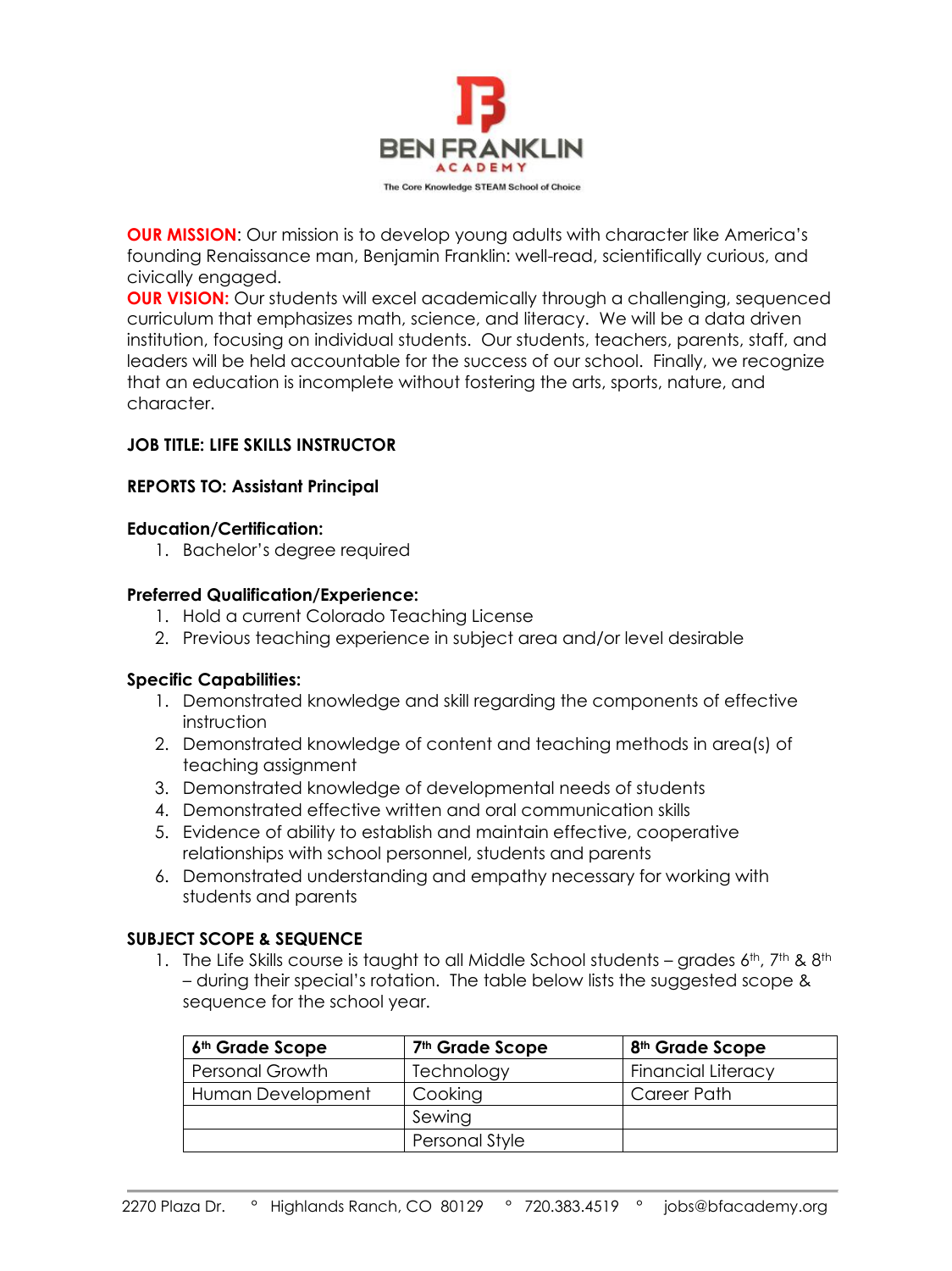# **Trimester 1 Sequence**

| 6th Grade               | 7 <sup>th</sup> Grade      | 8 <sup>th</sup> Grade |
|-------------------------|----------------------------|-----------------------|
| <b>SMART Goals</b>      | <b>SMART Goals</b>         | <b>SMART Goals</b>    |
| Organization            | Organization               | Organization          |
| Learning Style          | <b>Technology and Your</b> | What is Money         |
| Assessment              | World: Home, School,       | Cryptocurrency basics |
|                         | Community                  |                       |
| Left-Brain/Right-Brain  | Technology Then and        | What is a budget      |
| Assessment              | Now Presentation           | (presentation)        |
|                         |                            | <b>Budget Kahoot</b>  |
| Problem-Solving         | Cooking                    | Vacation budget       |
| Design a better bike    | How clean is your          | presentation          |
| rack                    | kitchen?                   |                       |
|                         | Food poisoning             |                       |
| Does birth order impact | My Plate                   |                       |
| your personality?       |                            |                       |

### **Trimester 2 Sequence**

| 6 <sup>th</sup> Grade      | 7 <sup>th</sup> Grade | 8 <sup>th</sup> Grade  |
|----------------------------|-----------------------|------------------------|
| <b>Stress Unit</b>         | Psychology of the     | November rotations:    |
| What is stress             | grocery store         | Political Ideology     |
|                            | Food labels           | assessment and         |
|                            | Couponing             | debate                 |
| Reducing stress            | Cooking basics        | Anatomy of a paystub   |
| Coloring                   | Cooking terms and     | Find a bank            |
| Laughter                   | techniques            | Maintaining a checking |
| Exercise                   | Cooking equipment     | acct.                  |
| <b>Stress Presentation</b> | Anatomy of a recipe   | The Bean Game          |
|                            | Cooking measure       | Does education impact  |
|                            | conversions           | earnings               |
| Intro to Human             | Create a menu         | Credit card            |
| Development                |                       | Credit scores          |
| (presentation)             |                       | Investing              |
|                            |                       | Cars                   |
|                            |                       | Dream vs Reality       |
|                            |                       | Maintaining a car      |

# **Trimester 3 Sequence**

| 6 <sup>th</sup> Grade        | 7 <sup>th</sup> Grade    | 8 <sup>th</sup> Grade      |
|------------------------------|--------------------------|----------------------------|
| Theory of Psychosocial       | Sewing Unit              | Career cluster             |
| Development (video           | Introduction into sewing | assessment                 |
| and identification of        |                          |                            |
| stages worksheet)            |                          |                            |
| Theory of Cognitive          | Sewing on a button       | My High School             |
| Development                  | Running stitch           | research activity          |
|                              | <b>Back stitch</b>       |                            |
| <b>Classical and Operant</b> | <b>Basic embroidery</b>  | Work Ethic (grit) activity |
| Conditioning                 | The sewing machine       |                            |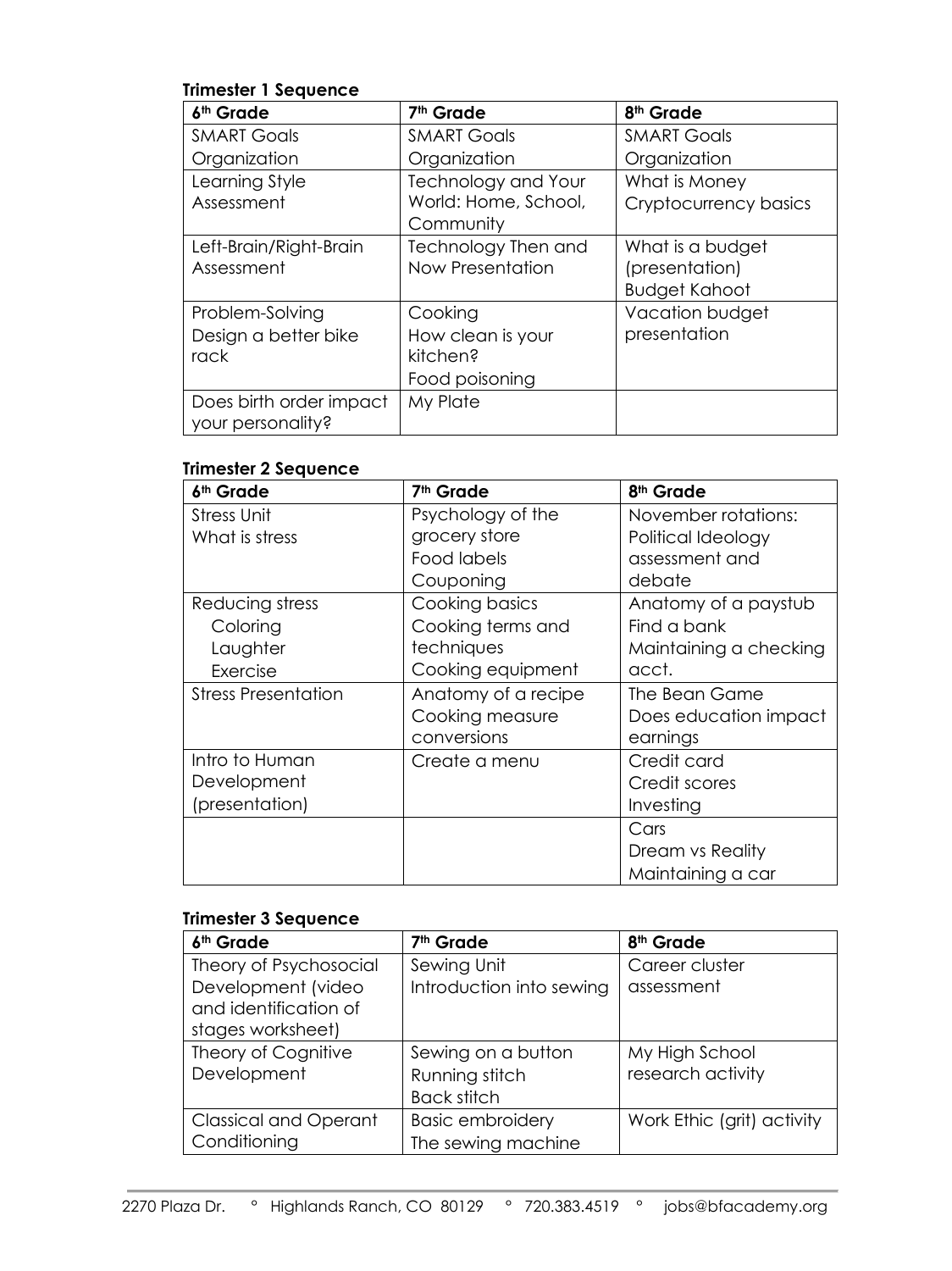| <b>Critical Thinking Packet</b><br>Letter Equations | Sewing a pillow                                   | Paying for college<br>My College<br><b>Trades</b><br>Military discussion |
|-----------------------------------------------------|---------------------------------------------------|--------------------------------------------------------------------------|
| Create a learning game<br>for early childhood       | Create a design<br>board of your dream<br>bedroom | Career Path<br>presentation                                              |

# **INSTRUCTOR RESPONSIBILITIES**

### **Instruction:**

- 1. Plan and implement instruction consistent with BFA's curriculum for assigned subject area(s)/grade levels
- 2. Use formal and informal methods to assess the abilities and needs of students
- 3. Plan and implement effective use of class time
- 4. Apply principles of teaching/learning to enhance student achievement
- 5. Utilize teaching methods that are appropriate for the objectives and learners
- 6. Communicate effectively with learners
- 7. Provide for and maintain student involvement during instruction
- 8. Promotes a smooth transition from one learning activity to another
- 9. Use the evaluation of student outcomes to measure the effectiveness of instruction
- 10. Communicate student progress to student and parent/guardian
- 11. Begins class promptly and continues with instruction until the end of the instructional period
- 12. Uses assessment data results to differentiate instruction in order to increase student achievement

# **Learning Environment and Management**

- 1. Maintain necessary student records
- 2. Attend to tasks in an effective and organized manner
- 3. Establish and maintain clear expectations for appropriate behavior
- 4. Encourage students in participation and performance
- 5. Is respectful and supportive of students
- 6. Maintain a positive attitude with students
- 7. Consistently enforces the dress code and code of conduct

# **Professional Responsibilities**

- 1. Participate in professional growth opportunities
- 2. Recognize problems and actively contribute to their resolution
- 3. Collaborate with others to fulfill school goals
- 4. Demonstrate concern for students' health and safety
- 5. Maintain effective communication with parents
- 6. Follow the staff handbook guidelines and supports all BFA policies and procedures
- 7. Dress in a professional manner
- 8. Display a positive attitude

# **General**

1. Accept and fulfill assigned responsibilities and duties in a prompt and efficient manner